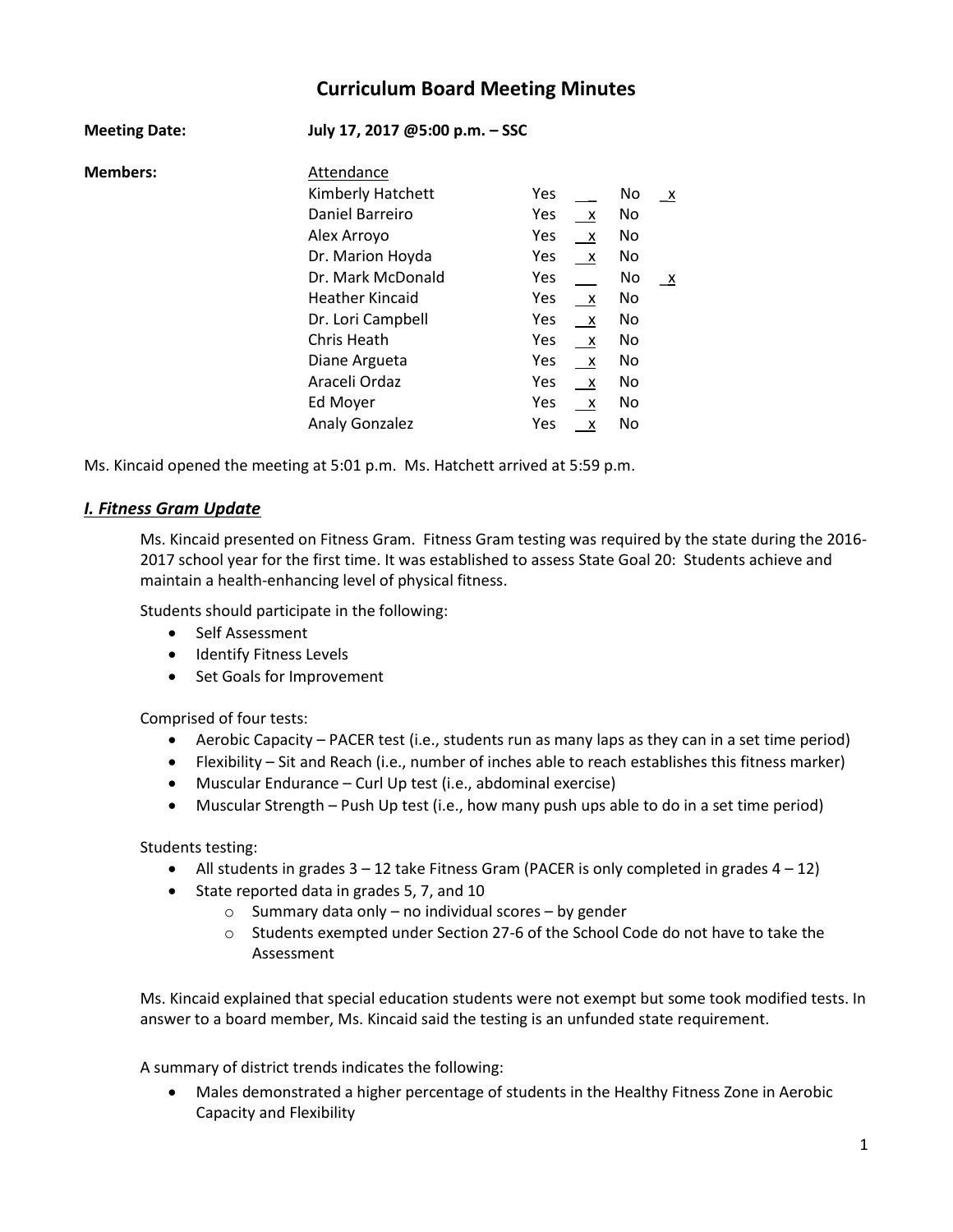Females demonstrated a higher percentage of students in the Healthy Fitness Zone in Muscular Endurance and Muscular Strength

Ms. Kincaid then presented the 5<sup>th</sup>, 7<sup>th</sup>, and 10<sup>th</sup> grade data submitted to the state as required. Overall, the percentage of students who demonstrated aerobic capacity decreased as the grade level increased. She anticipates further discussion regarding this data in P.E. PLCs as grade levels increased, particularly regarding aerobic capacity.

Mr. Arroyo questioned the goal of the state requirement, Ms. Kincaid explained that the state simply wanted an accounting of students in the healthy zone. There were no benchmark requirements. She added that it is a way to look at the whole child, i.e., not just academics but also physical health and fitness.

Mr. Barreiro wondered if the district tracks the Fitness Gram data of the students who are involved in sports vs. those who are not; Ms. Kincaid said the district does not. She said the high school has goals as far as athletics and extracurricular participation and she can check with the middle schools to see if they have similar goals.

Mr. Barreiro thinks it's great to have kids do more activity as obesity rates and chronic illness have become a concern on a national level. Ms. Kincaid agreed and said the next phase will be figuring out how we can help students achieve goals and become healthier.

### *II. Dual Language Program Update*

Ms. Argueta presented the Dual Language program update. For the 2017-2018 school year, the district is implementing a two-way dual language program composed of English-only speakers and nativelanguage speakers (Spanish). Two (2) DLP kindergarten classrooms will be housed at the Benavides center. It's known as two-way immersion because each classroom will be composed of 24 students wherein half of the students are English speakers and the other half of the students are Spanishlanguage speakers. Instruction will be in English for half of the day and in Spanish for the other half.

The tables below show the demographics of the DLP students as compared to D131 demographics:

| Lugusu Langaage Speakers |                       |            |  |  |
|--------------------------|-----------------------|------------|--|--|
| <b>Ethnicity</b>         | Dual Language Program | District % |  |  |
| Hispanic*                | 50% (12)              | 86%        |  |  |
| African American         | 37.5% (9)             | 8%         |  |  |
| White                    | $12.5\%$ (3)          | 4%         |  |  |

**2017-2018 Dual Language Program Demographics** *English Language Speakers*

\*Note: Based on enrollment by parents, or English language eligibility screening, this group of students is English language proficient.

| 2017-2018 Dual Language Program Demographics |
|----------------------------------------------|
| Native Language Speakers                     |

| .                |                       |            |  |  |  |
|------------------|-----------------------|------------|--|--|--|
| <b>Ethnicity</b> | Dual Language Program | District % |  |  |  |
| Hispanic*        | 100% (24)             | 86%        |  |  |  |

\*Note: Based on English language eligibility screening, this group of students is composed of native language (Spanish) speakers.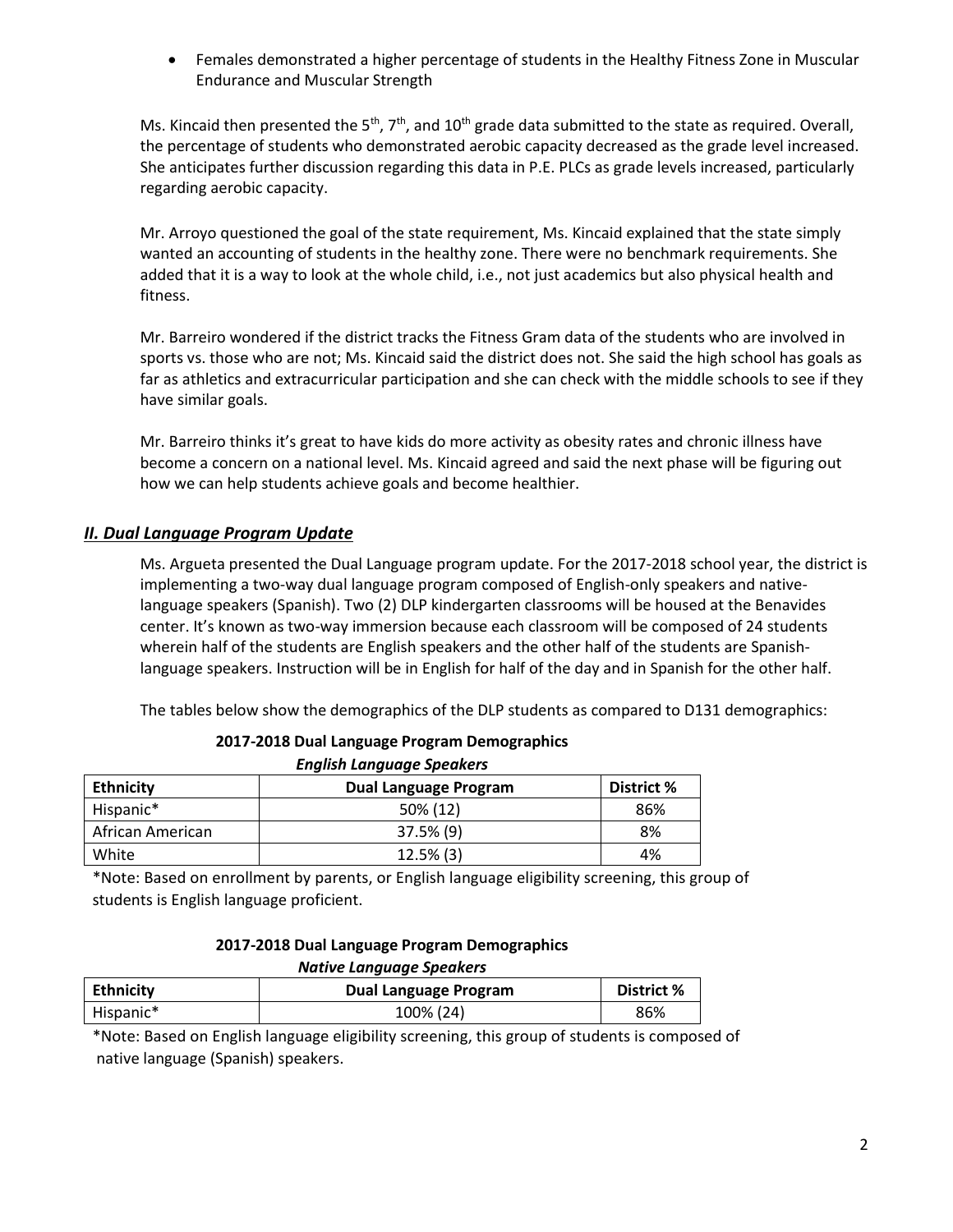A question was asked about what happens in first grade; Ms. Argueta explained that another cohort of the two classrooms will begin kindergarten, and the kindergarten students will move up with the program until 5<sup>th</sup> grade.

Mr. Arroyo asked if there is a plan to expand the program if it does well; Ms. Argueta said the plan is to monitor the program over three years, and then evaluate to make a decision regarding expansion beyond two sections per grade level.

Mr. Barreiro asked about the additional costs involved in using this model. Ms. Argueta said they're covered by Title III and TPI/TBE grant funds. With an expanded program in the future, there may be costs the district would have to support. In an expanded, district-wide program, the state would require the district to cover half of the cost.

Mr. Barreiro asked if the grants are state or federal monies; Ms. Argueta said it's both.

## *III. ACCESS Update*

Ms. Argueta presented the 2017 preliminary ACCESS scores.

Key Points: ACCESS for ELLs 2.0 (Assessing Comprehension and Communication in English State to State)

- ACCESS 2.0 is an annual state assessment for K-12th grade English Learners (ELs) that measures student's English language proficiency in reading, writing, listening, and speaking.
- ACCESS 2.0 is used to determine the language support services each English Learner (EL) needs, to monitor English language growth, and to determine when to exit ELs from receiving services.
- ACCESS 2.0 assesses students' English language proficiency in five areas:
	- o Social & instructional language
	- o Language of language arts
	- o Language of mathematics
	- o Language of science
	- o Language of social studies

What's new with ACCESS 2.0:

- ACCESS 2.0 was recalibrated to better align with college-and-career readiness standards.
- June 16, 2017-The Department of English Language Learners for the IL State Board of Education reclassified the criteria to exit English Learner classification status.
- The new criteria to exit English Learner status is now a composite score of 4.8 or better on ACCESS 2.0 (scale is 1.0 to 6.0)
- New EL student eligibility is forthcoming from DELL/ISBE.

Ms. Argueta shared the district's EL preK-12<sup>th</sup> grade student enrollment from 2012 to 2017, including refusal students. Enrollment has varied little from year to year and is generally more than 5,000 students. "Refusal" students are those who are eligible for EL services but whose parents have decided to refuse services so the students are mainstreamed into an English classroom.

Mr. Arroyo asked if there was a state test students take to determine EL status; Ms. Argueta stated that when students enter the district, they are given a screener.

Mr. Barreiro asked what the average proficiency score is for refusal students; Ms. Argueta said students who are in primary/elementary grades generally come in as a 1.0, as do newcomers to the country. As the grades progress, for example at 4<sup>th</sup> or 5<sup>th</sup> grade, scores rise to about 3.5 or so – it all depends on the student as they acquire English at different rates.

Ms. Argueta shared data from 2012 to 2017 showing K-12 students who took ACCESS, including refusal students. The test window is in January-February each year. Upwards of 4,500 students took the test in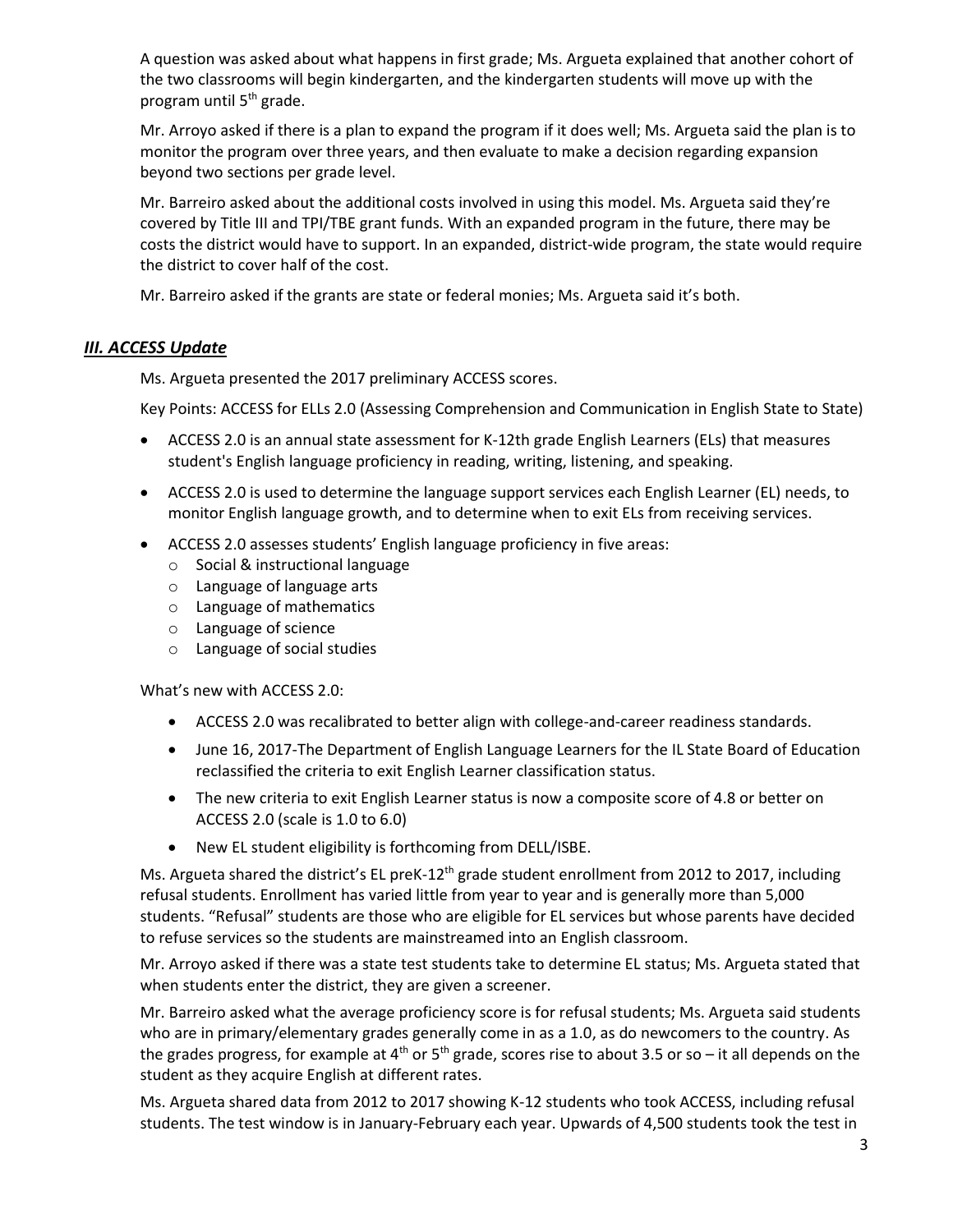all years with 4,812 taking it in 2017. She shared data on K-12 students who met the EL program exit criteria. Because new state exit criteria was implemented in 2014, there was a large drop in exiting students from 2013 (23%) vs. 2014 (13%), with it staying roughly the same in 2015 and 2016. However, in 2017 there was another drop when ACCESS 2.0 was recalibrated to align to college and careerreadiness standards, and the state again implemented new exit criteria. So 2017 is considered to be a baseline year across the state. Ultimately, 2016 and 2017 cannot be compared due to the changes in ACCESS. Due to it being re-normed, students must produce more English than ever before. The state's goal is to graduate students who are ready for college and their careers with English proficiency.

Ms. Argueta noted  $3^{rd}$  through  $5^{th}$  grade is the time when most EL students exit the program – they come in as newcomers in preK or kindergarten and as they receive instruction, their English improves. The second most common time is 9<sup>th</sup> grade. Students in 6<sup>th</sup>-8<sup>th</sup> grades who are still in EL are considered long-term EL students as they've been in the program since kindergarten. One of the things we've started to do is to do language growth goal setting with the students, particularly the long-term ones. We explain that if they're still in EL in high school, they need a period of EL instruction which will impact their schedule. We want them to understand where they are with their English and work on it since it will have an impact on their high school career.

Mr. Barreiro asked what the district's goals are; Ms. Argueta outlined the next steps as follows:

- Targeted English-as-a-second-language professional development for teaching staff, specifically focused on the four language domains
- English language development standards professional development for administration and teaching staff aligned to meeting the needs of ELs
- Implementation of an English language monitoring tool (quarterly)
- Increased and intentional opportunities for student practice with the online ACCESS 2.0
- Sheltered instruction opportunities for students in preK-3rd grade
- Increased English language instruction during language arts in K-2nd grade
- Continued English language growth goal setting via teacher-student conferencing
- Parent education of at home support for English language growth

Mr. Barreiro noted that students seem to learn more quickly at a younger age. Ms. Argueta explained that more sheltered instructional opportunities will be available in preK (sheltered instruction will be provided in English with a teacher who is ESL endorsed).

### *IV. New Business*

August and September curriculum committee meetings will cover the following:

- a) MS Intervention update
- b) Seal of Biliteracy update
- c) Final graduation update
- d) Destiny Inventory update
- e) PARCC and SAT assessment updates
- f) Mentoring update
- g) Alternative campus update

### *V. Public Comments*

Sue-Z Bruno, a 4<sup>th</sup> grade teacher at Gates, signed up to speak regarding Peace Jam and to ask that the program be expanded within the district.